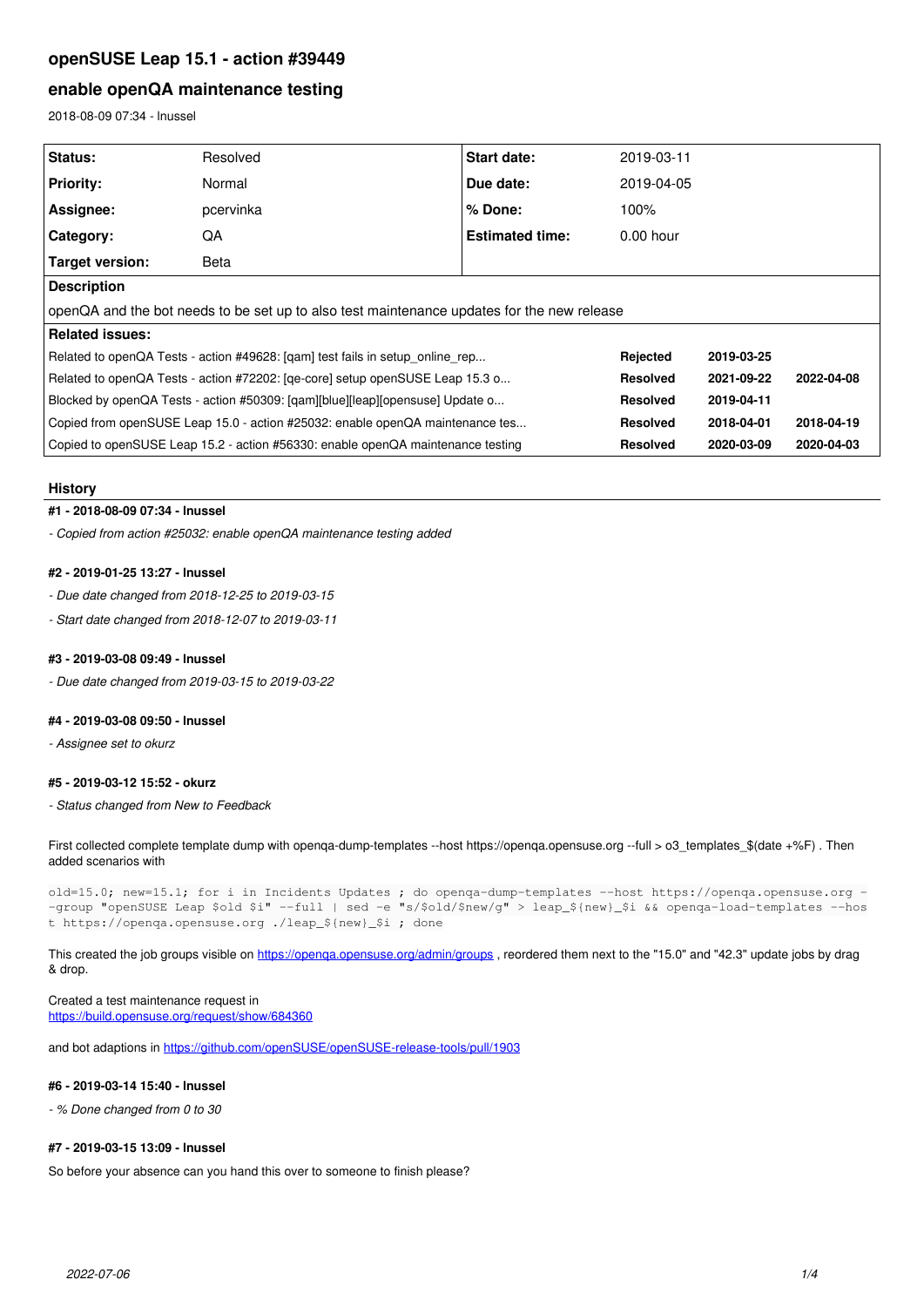## **#8 - 2019-03-15 13:40 - okurz**

Trying :(

## **#9 - 2019-03-15 14:09 - okurz**

*- Assignee changed from okurz to coolo*

[coolo](progress.opensuse.org/users/15) can you please take over?

#### **#10 - 2019-03-19 12:16 - coolo**

*- Assignee deleted (coolo)*

No time

#### **#11 - 2019-03-19 15:48 - pluskalm**

QAM will take over

## **#12 - 2019-03-19 15:58 - lnussel**

- *Status changed from Feedback to In Progress*
- *Assignee set to pluskalm*

## **#13 - 2019-03-19 15:58 - lnussel**

*- Due date changed from 2019-03-22 to 2019-04-05*

#### **#14 - 2019-03-20 13:59 - pluskalm**

[pcervinka](progress.opensuse.org/users/25092) will check this

## **#15 - 2019-03-25 09:55 - pcervinka**

Job groups were setup by Marcus last week with Ondrej's assistance. I will check failures in setup\_online\_repos: [https://openqa.opensuse.org/tests/890548#step/setup\\_online\\_repos/2](https://openqa.opensuse.org/tests/890548#step/setup_online_repos/2)

### **#16 - 2019-03-25 10:18 - lnussel**

*- Assignee changed from pluskalm to pcervinka*

## **#17 - 2019-03-25 10:56 - pcervinka**

*- Related to action #49628: [qam] test fails in setup\_online\_repos - missing configure online repositories added*

#### **#18 - 2019-03-25 13:20 - pcervinka**

Created bug for missing dialog for online repositories: [https://bugzilla.opensuse.org/show\\_bug.cgi?id=1130390](https://bugzilla.opensuse.org/show_bug.cgi?id=1130390)

#### **#19 - 2019-03-25 13:34 - pcervinka**

So, I finished review of Leap 15.1 Updates and Incidents group. We are blocked by bsc#1130390, there are no other issues so far.

#### **#20 - 2019-04-04 08:54 - pcervinka**

*- Status changed from In Progress to Blocked*

Blocked by bsc#1130390.

## **#21 - 2019-04-11 10:16 - pcervinka**

*- Status changed from Blocked to In Progress*

Checking results with latest iso.

#### **#22 - 2019-04-11 11:53 - pcervinka**

Latest iso with skelcd fix was released, but tests are still failing.

Step in online\_repos [https://openqa.opensuse.org/tests/904506#step/online\\_repos/1](https://openqa.opensuse.org/tests/904506#step/online_repos/1) was never designed to be clickable on "YES" button. It just matches needle online-repos-popup and continues by pressing "alt-n". In Leap15.0 it means usual Next, but in 15.1 it means "NO" button to activate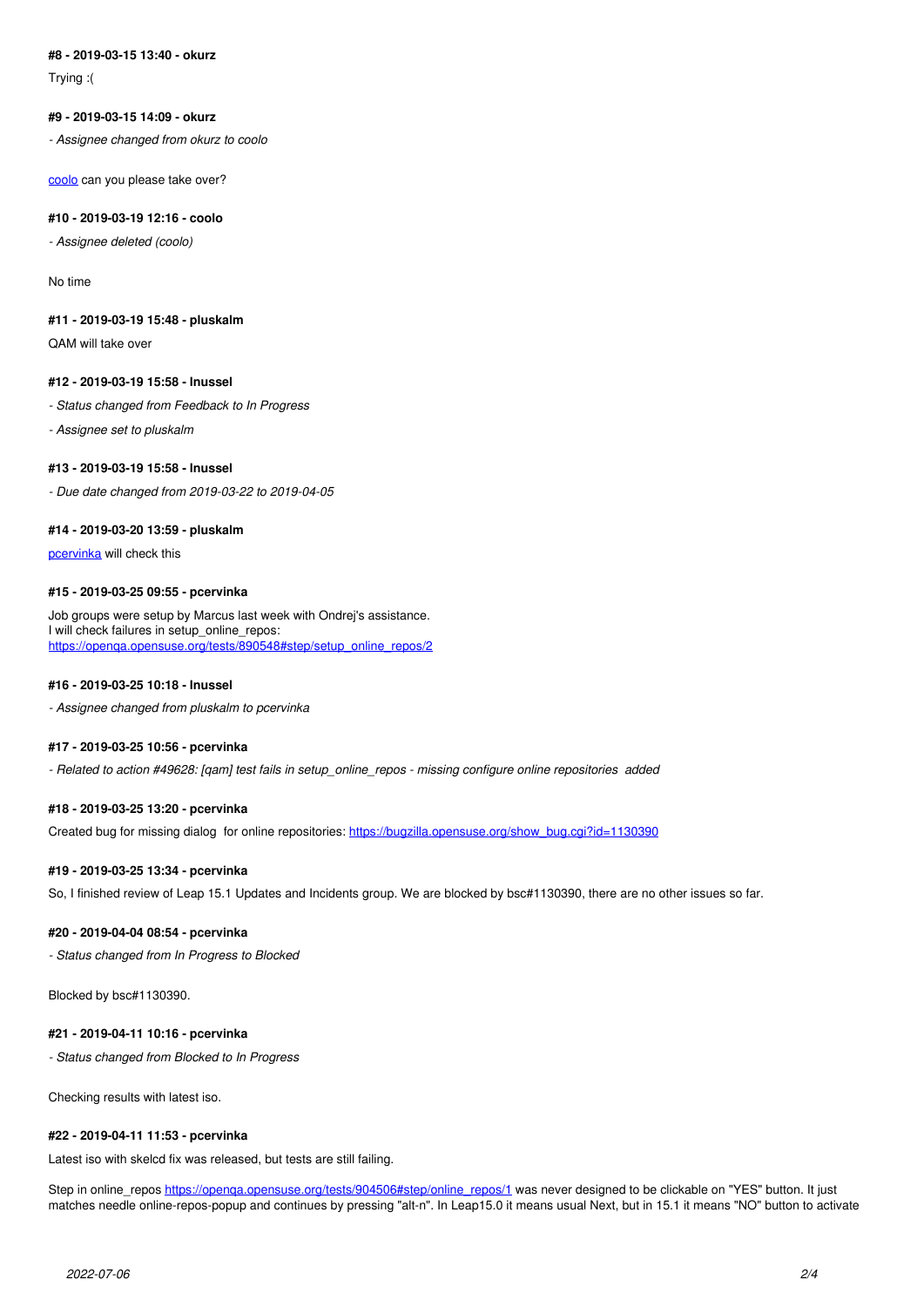[2019-04-11T07:47:19.148 CEST] [debug] >>> testapi::\_handle\_found\_needle: found online-repos-popup-20190303, s imilarity 1.00 @ 49/259 [2019-04-11T07:47:19.148 CEST] [debug] /var/lib/openqa/cache/openqa1-opensuse/tests/opensuse/tests/installatio n/online\_repos.pm:67 called testapi::wait\_screen\_change [2019-04-11T07:47:19.148 CEST] [debug] <<< testapi::wait\_screen\_change(timeout=10, similarity\_level=50) [2019-04-11T07:47:19.149 CEST] [debug] /var/lib/openqa/cache/openqa1-opensuse/tests/opensuse/tests/installatio n/online\_repos.pm:67 called testapi::send\_key [2019-04-11T07:47:19.149 CEST] [debug] <<< testapi::send\_key(key='alt-n', do\_wait=0)

In Leap 15.0 repositories are activated in setup\_online\_repos https://openga.opensuse.org/tests/904522#step/setup\_online\_repos/1, by clicking on "Configure online repositories", but this is not present in Leap15.1.

#### It is product behavior change. Is it expected?

[lnussel](progress.opensuse.org/users/17) what should be correct behavior and what should be done to fix it? Could be this change caught sooner on TW, if it had update repositories enabled by variables? I suppose, this scenario is not covered by usual TW runs.

If it is a test change, we will have to update behavior in online\_repos and setup\_online\_repos. Or can we have "Configure online repositories" in the same place like in 15.0?

#### **#23 - 2019-04-11 12:00 - lnussel**

with the switch to the role selection dialog the behavior you see in 15.1 now is correct. So the test has to be adjusted.

#### **#24 - 2019-04-11 12:39 - pcervinka**

*- Blocked by action #50309: [qam][blue][leap][opensuse] Update online\_repos behavior to activate online repositories added*

#### **#25 - 2019-04-11 12:39 - pcervinka**

*- Status changed from In Progress to Blocked*

#### **#26 - 2019-04-11 12:40 - pcervinka**

Created <https://progress.opensuse.org/issues/50309>, but don't have space to work on it.

#### **#27 - 2019-04-12 08:40 - pcervinka**

Reshuffled my priorities, I will work on poo#50309.

#### **#28 - 2019-04-16 06:46 - pcervinka**

Created bug [https://bugzilla.opensuse.org/show\\_bug.cgi?id=1132609](https://bugzilla.opensuse.org/show_bug.cgi?id=1132609) for issue with repositories. File [http://download.opensuse.org/YaST/Repos/\\_openSUSE\\_Leap\\_15.1\\_Default.xml](http://download.opensuse.org/YaST/Repos/_openSUSE_Leap_15.1_Default.xml) contains incorrect Leap version:

```
curl -s  http://download.opensuse.org/YaST/Repos/_openSUSE_Leap_15.1_Default.xml | grep download.opensuse.org
                      <url>http://download.opensuse.org/distribution/leap/$releasever/repo/oss/</url>
                      <url>http://download.opensuse.org/distribution/leap/$releasever/repo/non-oss/</url>
                      <url>http://download.opensuse.org/source/distribution/leap/$releasever/repo/oss/</url>
                      <url>http://download.opensuse.org/debug/distribution/leap/$releasever/repo/oss/</url>
                      <url>http://download.opensuse.org/update/leap/$releasever/oss</url>
                      <url>http://download.opensuse.org/update/leap/$releasever/non-oss/</url>
                      <url>http://download.opensuse.org/debug/update/leap/$releasever/oss</url>
                      <url>http://download.opensuse.org/update/leap/$releasever-test/</url>
```
There are just variable names.

## **#29 - 2019-04-16 12:06 - pcervinka**

Faulty behavior reported in bsc#1132609 was issue of build 447.1, latest build 450.2 is fine.

#### **#30 - 2019-04-16 13:17 - pcervinka**

*- Blocked by action #50459: [qam][blue][leap] test fails in updates\_packagekit\_gpk - fail after update added*

## **#31 - 2019-04-17 11:04 - pcervinka**

*- Blocked by deleted (action #50459: [qam][blue][leap] test fails in updates\_packagekit\_gpk - fail after update)*

#### **#32 - 2019-04-17 14:58 - pcervinka**

*- Status changed from Blocked to Feedback*